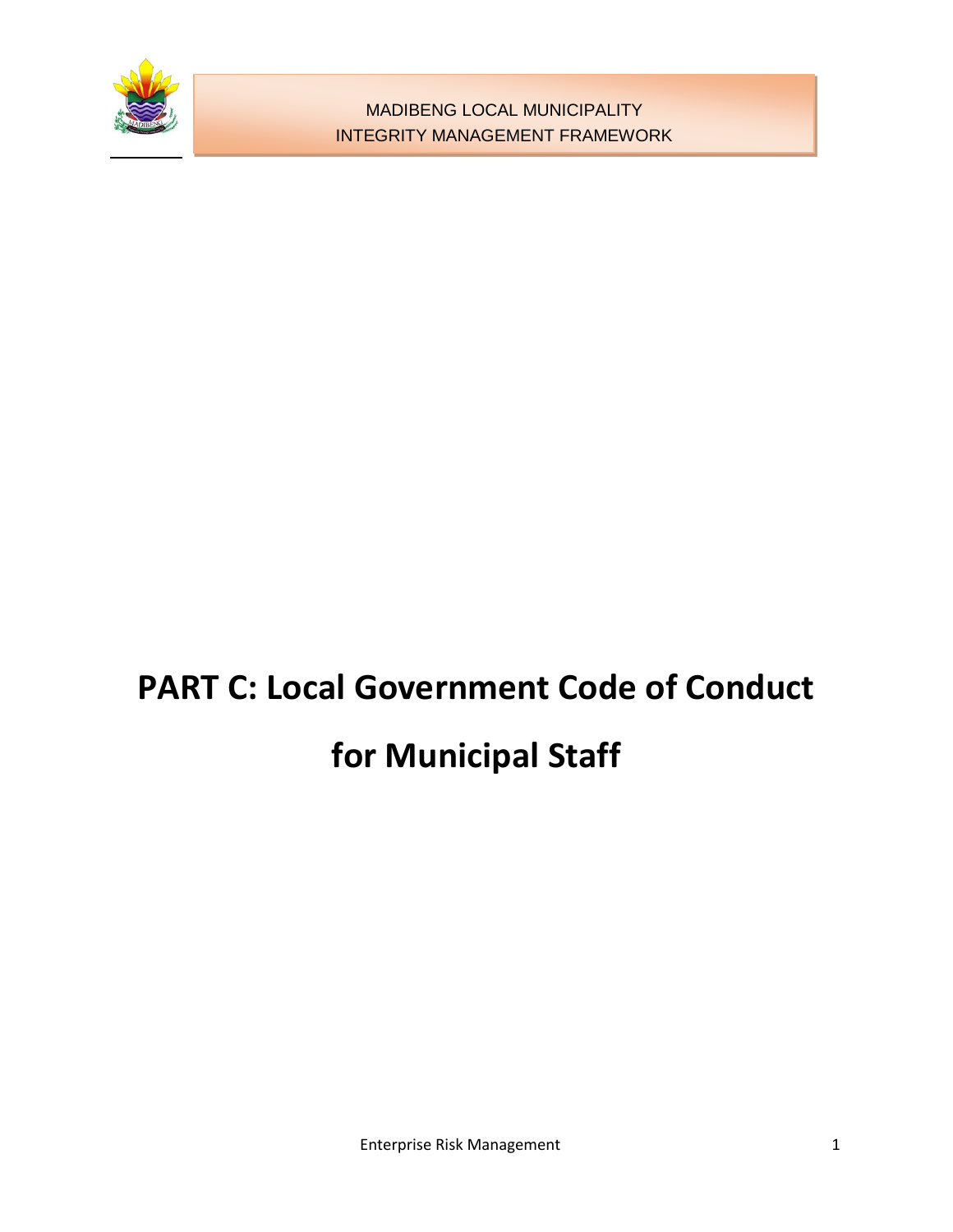

## **CODE OF CONDUCT FOR MUNICIPAL STAFF MEMBERS**

The code of conduct for municipal staff members is contained in the Municipal Systems Act

32 of 2000 under schedule 2 and is copied hereunder. This copy does not replace the

schedule 2 of the said act. In the event of any conflict between this reproduction and the Code of Conduct in terms of schedule 2, schedule 2 will prevail.

#### **1. Definition**

In this schedule 'partner' means a person who permanently lives with another person in a manner as if married.

#### **2. General conduct**

A staff member of a municipality must at all times -

a) loyally execute the lawful policies of the municipal council;

(b) perform the functions of office in good faith, diligently, honestly and in a transparent manner;

(c) act in such a way that the spirit, purport and objects of section 50 are promoted;

(d) act in the best interest of the municipality and in such a way that the credibility and integrity of the municipality are not compromised; and

(e) act impartially and treat all people, including other staff members, equally without

favour or prejudice.

#### **3. Commitment to serving the public interest**

A staff member of a municipality is a public servant in a developmental local system, and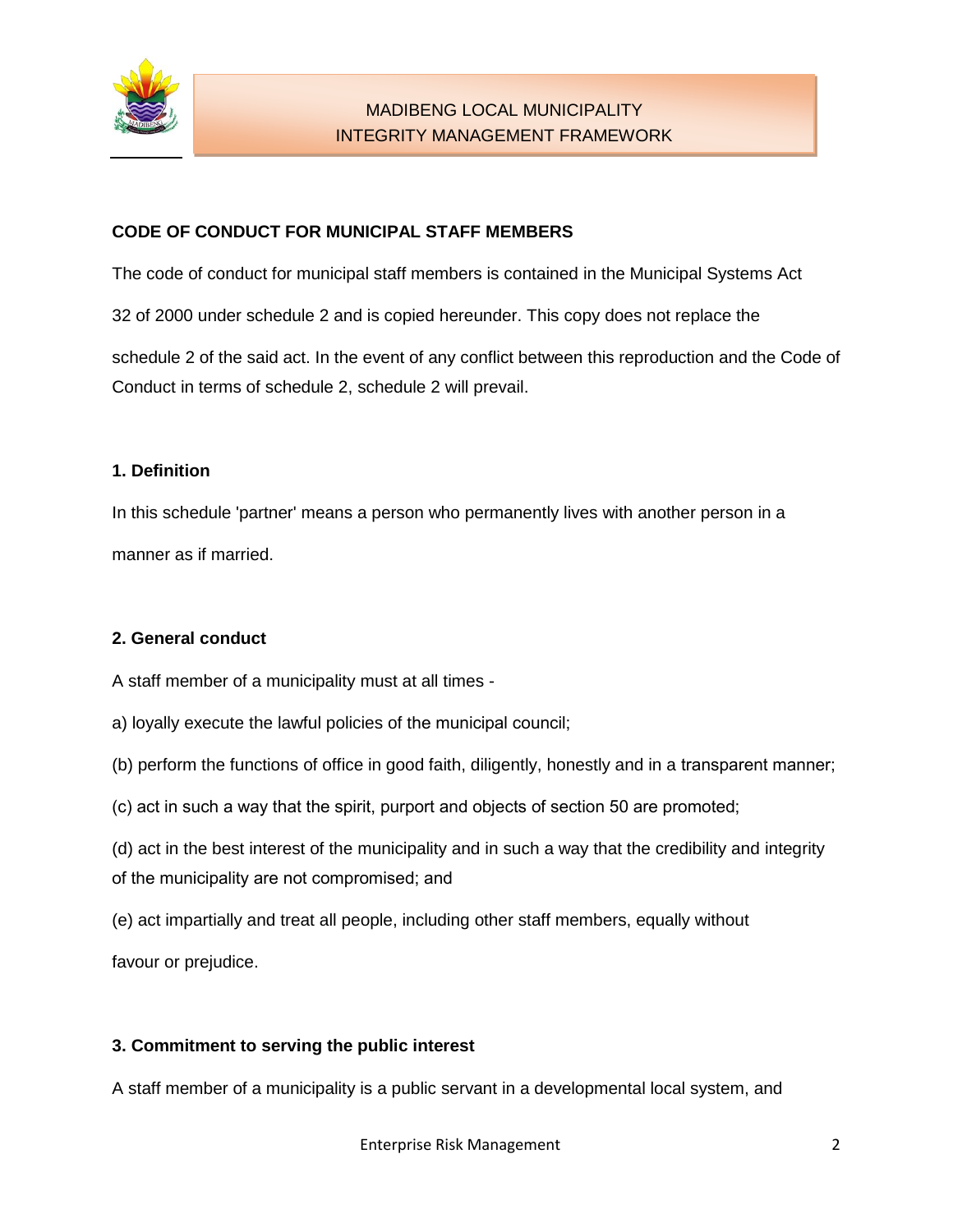

must accordingly -

(a) Implement the provisions of section 50 (2) ;

(b) foster a culture of commitment to serving the public and a collective sense of responsibility for performance in terms of standards and targets;

(c) promote and seek to implement the basic values and principles of public administration described in section 195 (1) of the Constitution;

(d) obtain copies of or information about the municipality's integrated development plan, and as far as possible within the ambit of the staff members job description, seek to implement the objectives set out in the integrated development plan, and achieve the performance targets set for each performance indicator;

(e) participate in the overall performance management system for the municipality, as well as the staff member's individual performance appraisal and reward system, if such exists, in order to maximize the ability of the municipality as a whole to achieve its objectives and improve the quality of life of its residents.

## **4. Personal gain**

(1) A staff member of a municipality may not-

a) use the position or privileges of a staff member, or confidential information obtained as a staff member, for private gain or to improperly benefit another person; or

(b) take a decision on behalf of the municipality concerning a matter in which that staff member or that staff member's spouse, partner or business associate, has a direct or indirect personal or private business interest.

(2) Except with the prior consent of the council of a municipality a staff member of the

municipality may not -

be engaged in any business, trade or profession other than the work of the municipality.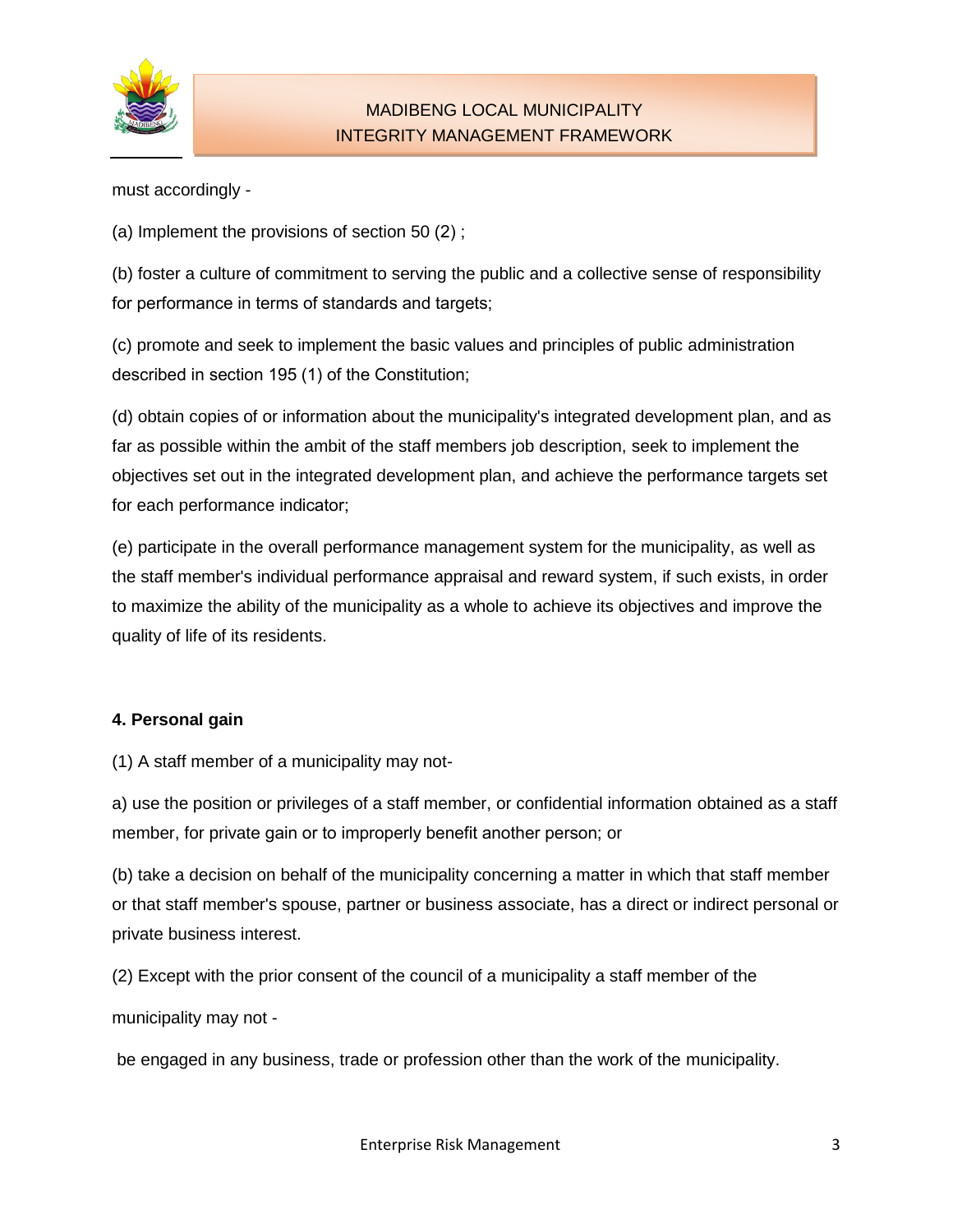

(3) No staff member of a municipality may be a party to or beneficiary under a contract for the provision of goods or services to any municipality or any municipal entity established by a municipality.

## **5. Disclosure of benefits**

(1) A staff member of a municipality who, or whose spouse, partner, business associate or

close family member acquired or stands to acquire any direct benefit from a contract

concluded with the municipality must disclose in writing full particulars of the benefit to the

council.

(2) This item does not apply to a benefit which a staff member, or a spouse, partner,

business associate or close family member, has or acquires in common with all other

residents of the municipality.

## **5A Declaration of interests**

- (1) A person appointed in terms of section 56 or a municipal manager must within 60 days after his or her appointment declare in writing to the chairperson of the municipal council the following interests held by that person or municipal manager:
	- (a) Shares and securities in any company;
	- (b) Membership of any close corporation;
	- (c) Interest in any trust;
	- (d) Directorships;
	- (e) Partnerships;
	- (f) Other financial interests in any business undertaking;
	- (g) Interest in property; and
	- (h) Subsidies, grants and sponsorships by any organization.
- (2) Any change in the nature or detail of the financial interests of a staff member must be declared in writing quarterly to the chairperson of the municipal council.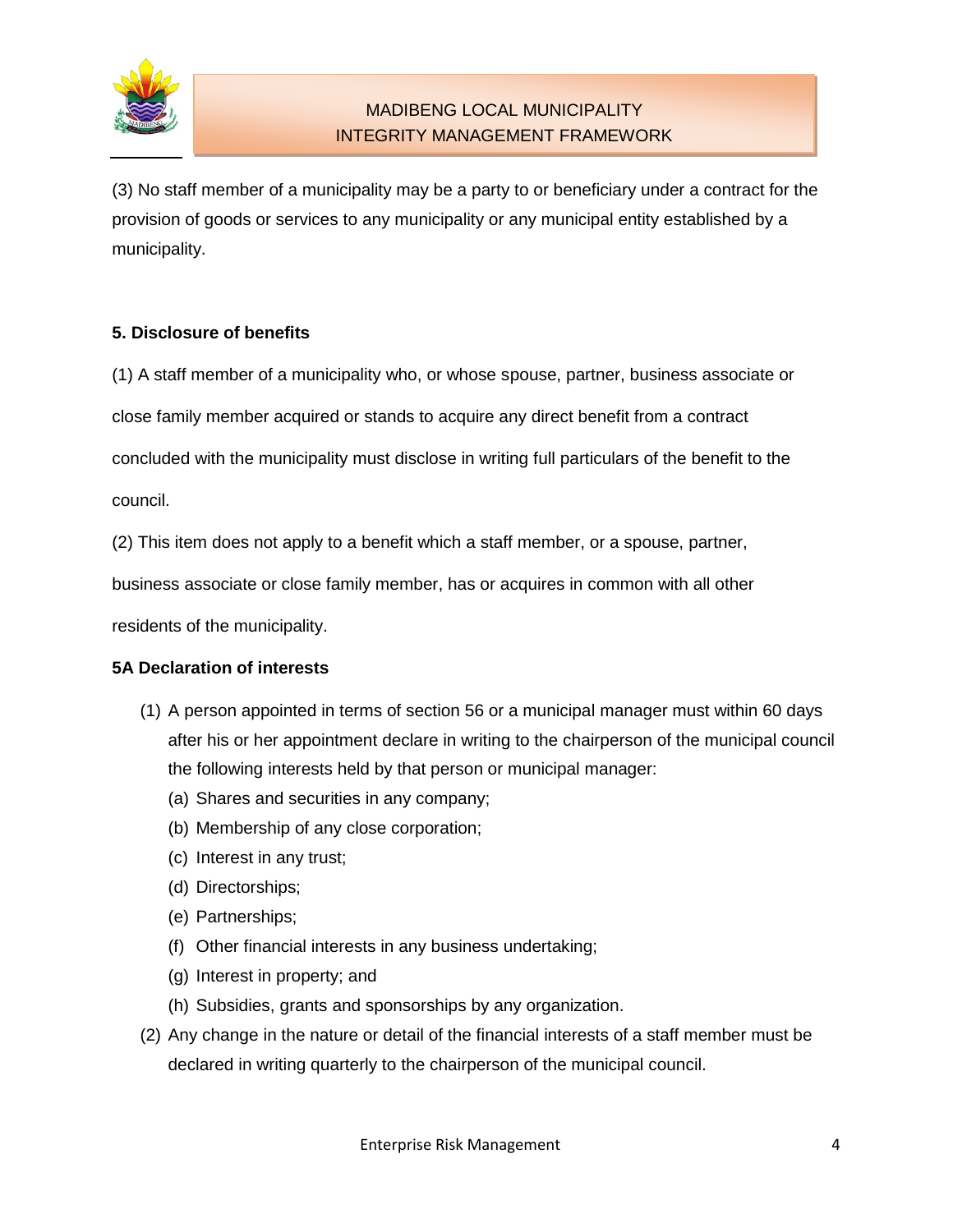

(3) The municipal council must determine which of the financial interests referred to in subitem (1) must be made public having regard to the need for confidentiality and the public interest for disclosure.

## **6. Unauthorized disclosure of information**

(1) A staff member of a municipality may not without permission disclose any privileged or

confidential information obtained as a staff member of the municipality to an

unauthorized person.

(2) For the purpose of this item 'privileged or confidential information' includes any

information -

a) determined by the municipal council or any structure or functionary of the municipality to be privileged or confidential;

(b) discussed in closed session by the council or a committee of the council;

- (c) disclosure of which would violate a person's right to privacy; or
- (d) declared to be privileged, confidential or secret in terms of any law.
- (3) This item does not derogate from a person's right of access to information in terms of

national legislation.

#### **7. Undue influence**

A staff member of a municipality may not –

(a) unduly influence or attempt to influence the council of the municipality, or a structure or

functionary of council, or a councillor, with a view to obtaining any appointment,

promotion, privilege, advantage or benefit, or for a family member, friend or associate;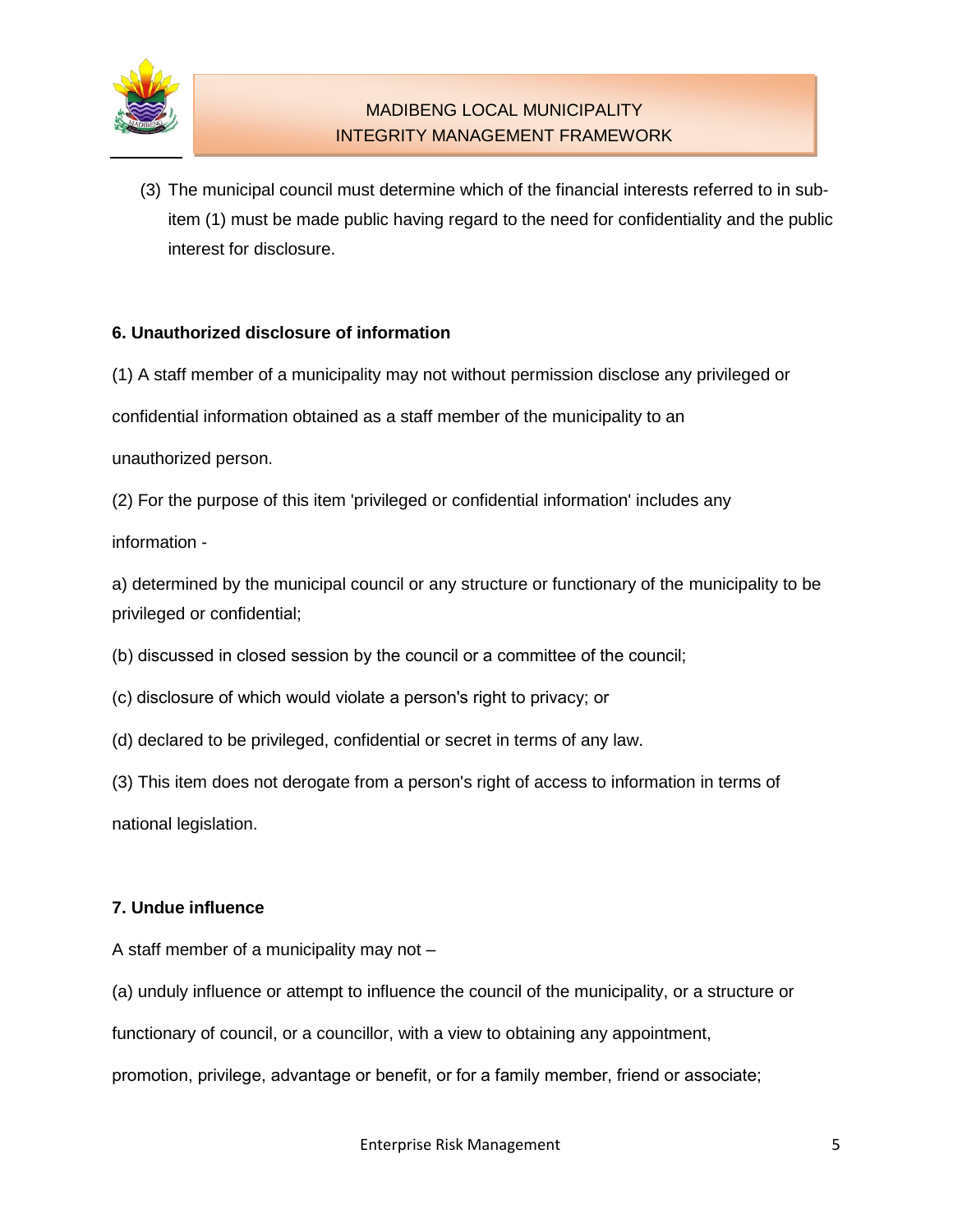

(b) mislead or attempt to mislead the council, or a structure or functionary of the council, in its consideration of any matter; or

(c) be involved in a business venture with a councillor without the prior written consent of the council of the municipality.

## **8. Rewards, gifts and favours**

(1) A staff member of a municipality may not request, solicit or accept any reward, gift or favour for -

a) persuading the council of the municipality, or any structure or functionary of the council, with regard to the exercise of any power or the performance of any duty;

(b) making a representation to the council, or any structure or functionary of the council;

(c) disclosing any privileged or confidential information; or

(d) doing or not doing anything within that staff member's powers or duties.

(2) A staff member must without delay report to a superior official or to the speaker of the

council any offer which, if accepted by the staff member, would constitute a breach of sub item (1).

## **9. Council property**

A staff member of a municipality may not use, take, acquire, or benefit from any property or asset owned, controlled or managed by the municipality to which that staff member has no right.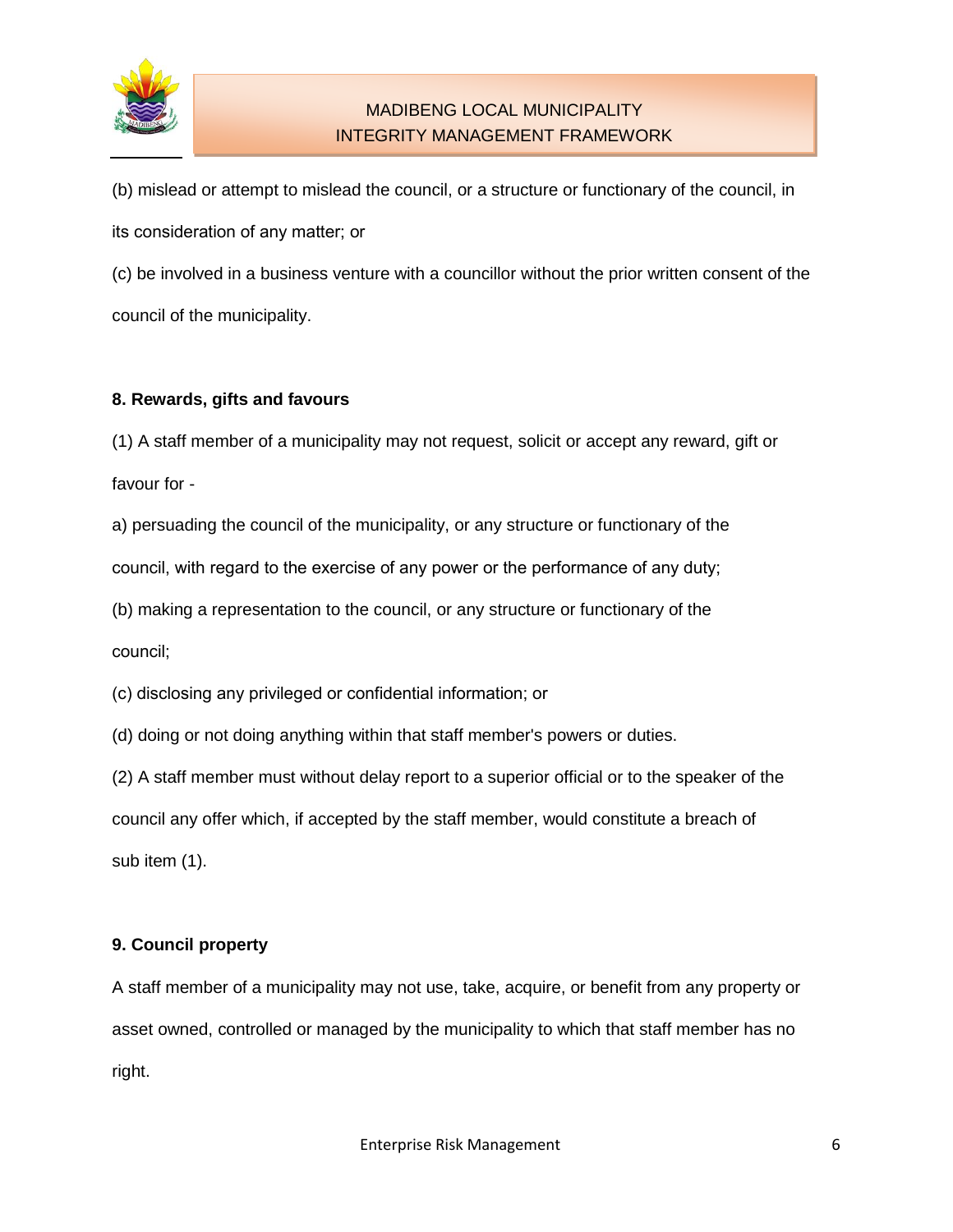

## **10. Payment of arrears**

A staff member of a municipality may not be in arrears to the municipality for rates and service charges for a period longer than 3 months, and a municipality may deduct any outstanding amounts from a staff member's salary after this period.

## **11. Participation in elections**

A staff member of a municipality may not participate in an election of the council of the municipality, other than in an official capacity or pursuant to any constitutional right.

#### **12. Sexual harassment**

A staff member of a municipality may not embark on any action amounting to sexual harassment.

#### **13. Reporting duty of staff members**

Whenever a staff member of a municipality has reasonable grounds for believing that there has been a breach of this Code, the staff member must without delay report the matter to a superior officer or to the speaker of the council.

#### **14. Breaches of Code**

Breaches of this Code must be dealt with in terms of the disciplinary procedures of the municipality envisaged in section 67 (1) (h) of the Municipal Systems Act 32 of 2000.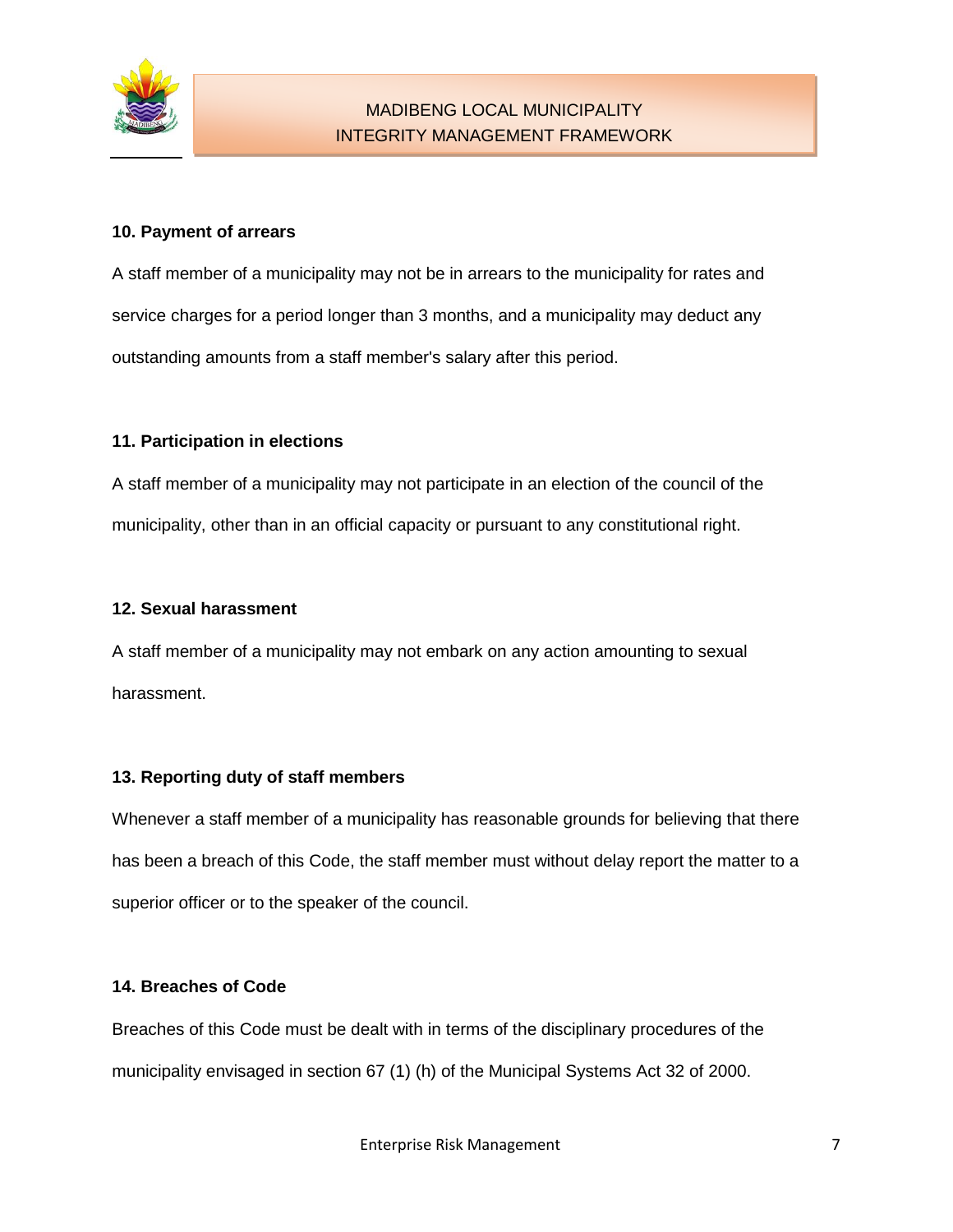

## **14A Disciplinary steps**

(1) A breach of this Code is a ground for dismissal or other disciplinary steps against a staff member who has been found guilty of such a breach.

- (2) Such other disciplinary steps may include -
- a) suspension without pay for no longer than three months;
- (b) demotion;
- (c) transfer to another post;
- (d) reduction in salary, allowances or other benefits; or
- (e) an appropriate fine.
- [Item 14A added by s. 29 of Act 44 of 2003.]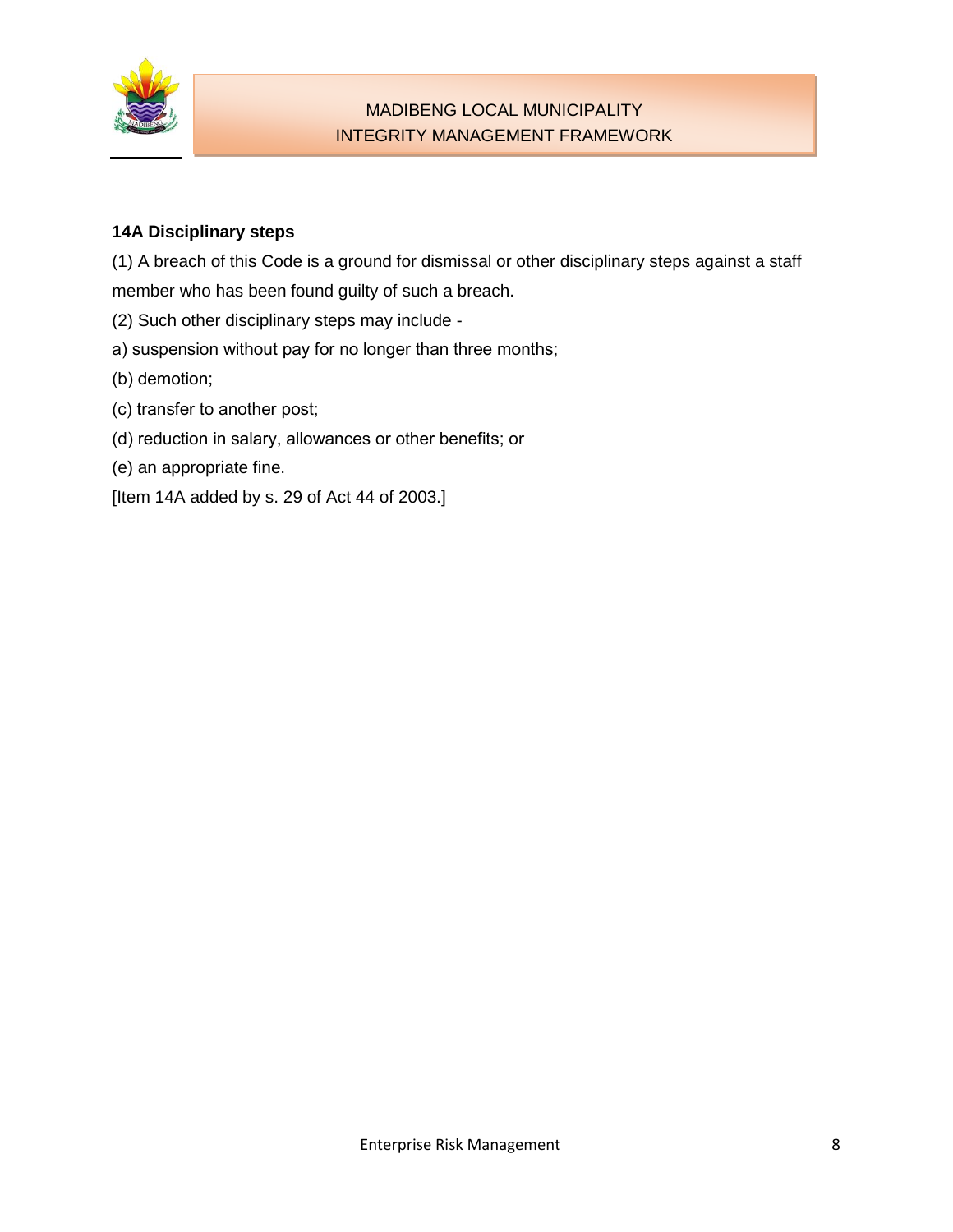

# *INTEGRITY PLEDGE BY EMPLOYEES*

*I hereby declare that –*

*As a committed employee of Madibeng Local Municipality, I will strive to serve my employer and the public with loyalty, honesty, respect, dignity and integrity, and consistent with the values and principles of the employer's policies and procedures.*

*I commit myself to lead by example through ethical conduct for the furtherance of integrity and good governance and to report all forms of misconduct I am aware of.*

*I will adhere to all applicable laws and regulations*

*I will comply to the Local Government Code of Conduct and the policies, rules and procedures of my employer*

*I will not conduct business with Madibeng Municipality or ANY municipality or municipal entity.* 

*I will declare all conflicts of interest or potential conflicts of interest*

*I* will not accept or offer any advantage, gifts or benefits that might be seen to prejudice *my position or lead to conflicts of interest.* 

*I* will be honest and be accountable for my actions when dealing with the public, suppliers *and other stakeholders. Therefore, my actions will be transparent.*

*I* will strive for high standards of service and ethical behaviour that are conducive to the *development of the economy and the eradication of poverty.*

*I will adhere to integrity pledge*

*I have read and understood the contents of the personal declaration and integrity pledge*